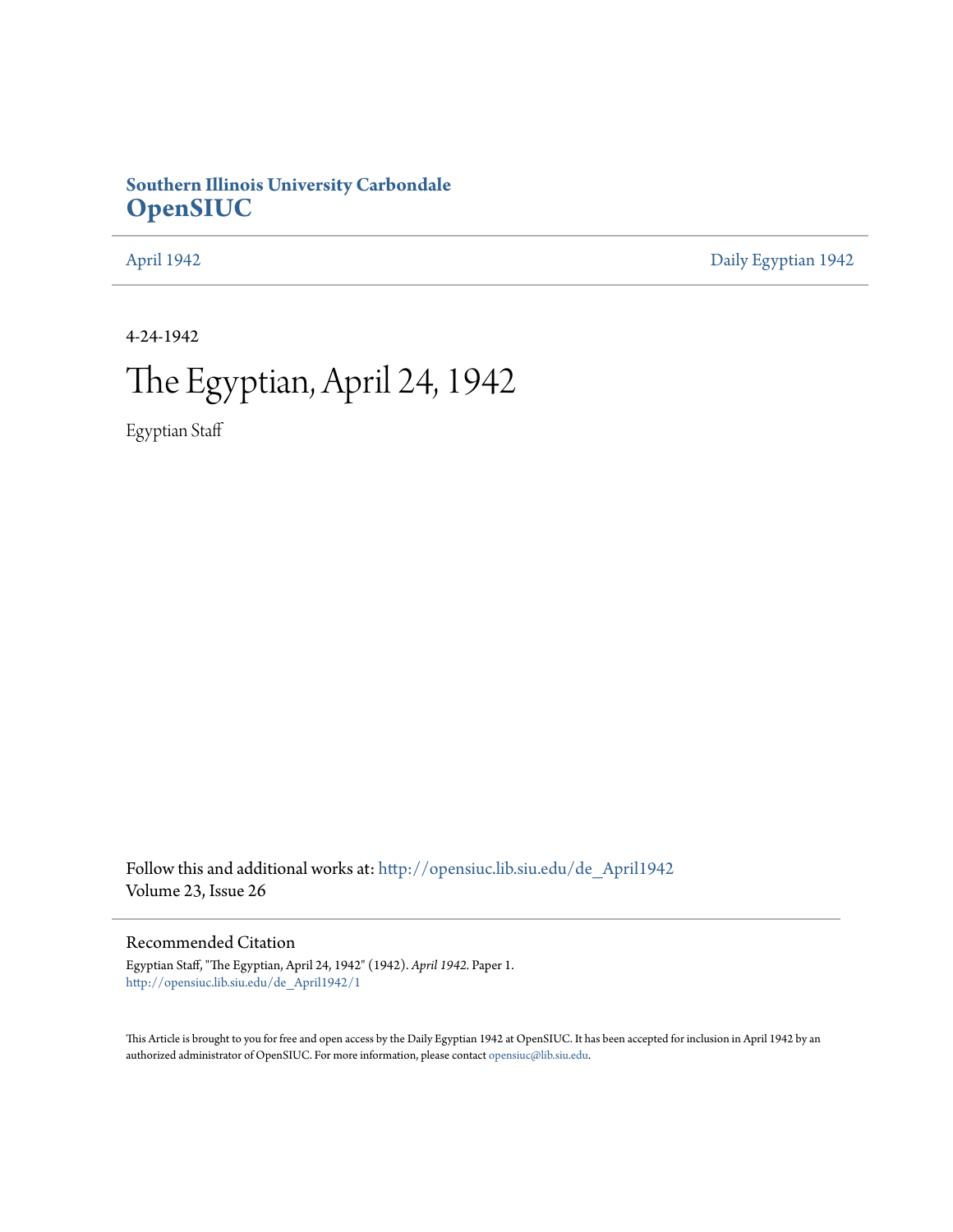**MII TAU PI CONVENTION HERE NEXT FRIDAY** 

VOLUME NO. 23



# **CO-OP CONCERT MEMBERSHIP DRIVE HELD THIS WEEK: PRIZES FOR TICKET SALES**

# Next Year's Artists to Be Chosen Saturday By Committee; Student Tickets Again Honored

The annual membership drive of the imay be secured by writing to Mrs<br>classificalle Conperative Concert As E. R. Fiction, secretary of the Carbon<br>sociolidan, got underway Monday night, that Conperative Concert Association,

Swarthout, meaz-sorption of the Me<br>
Swarthout opera Company, presented<br>
the fourth concert of this year's series<br>
last night in Sh c Auditorium.<br>
A the dimner meeting for members<br>
of the Association Monday ulght, Mr.<br>
Rob of decreasing enrollment, the enter<br>ainment committee of the college ha agreed that Southern Illinois Norma Tuiversity will cooperate next year.<br>is in the past, S.I.N.U. students will

as in the past. S.I.N.U. students will<br>therefore be able to see the concert<br>series arext year by presenting their<br>series arext year by presenting their<br>witches.<br>The Souther of the association that the<br>members of the associ since cities near the larger camps<br>have Cooperative Concert Associations<br>which will honor these membership

which will honor these membership<br>cards.<br> $N$  errors.<br> $\lambda$  move four of this years of the space of this year.<br> $\lambda$  move fourier is the sweathed of patter to per-<br>sum setting the moves number of the space number of<br>movement

## Transportation Solved

Transportation Solved<br>E T Thrognorton, manager of<br>Carbondah-Harrisburg – Coach<br>has solved the problem of the The signality of our of the problem of the animality of our content of the ST value of the content of the signality of our content of the signal disc content of the signal content of the signal of the signal content of th Figure and the method of the control of the control of the control of the control of the control of the control of the control of the control of the control of the control of the control of the control of the control of th

Momberships to Be Higher

Me the concerness to the Happer that  $\sum_{n=1}^{\infty}$  and  $\sum_{n=1}^{\infty}$  and  $\sum_{n=1}^{\infty}$  and  $\sum_{n=1}^{\infty}$  and  $\sum_{n=1}^{\infty}$  and  $\sum_{n=1}^{\infty}$  and  $\sum_{n=1}^{\infty}$  and  $\sum_{n=1}^{\infty}$  and  $\sum_{n=1}^{\infty}$  and  $\sum_{n=1}^{\infty}$ coincerts simulat to those that will be **UESSION UNITY**, **Makes Second** Locality, by the coincert and the state of the state of the forest and the forest and the forest and the state of the state of the forest and the sta

**CLENDENIN IN CLOSE FINISH** 

## **New Council Member Will Fill Unexpired Term** Left By Harry Patrick

Bill Gaetz, senior from Du Quoin,<br>vas elected last Friday to ruffill the<br>moxpired term of Harry Potrick as<br>enior member of the Student Coun-



The received 33 of the 57 votes

## CARBONDALE, ILLINOIS, FRIDAY, APRIL 24, 1942 CONCERNING POLICY

Since it is usually the custom for a new editor of the Egyptian<br>to make a specific statement of policy for the forthcoming year<br>—here it is, but not by Mr. Medley or Mr. Watson. The Egyptian will endeavor to report the news accurately and

impartially. Every possible support will be given to the dispensing of information concerning the national war program and how it af fects this campus.

Southern's dream at the present time is to achieve the status Source in surface the present time is to acquie the publicize<br>of a liberal arts college. It is the Egyptian's diffusion over<br>this movement toward expansion and to develop this hope to ultimate realization.

The Egyptian reaches all students of Southern, and possesses<br>a staff composed of all factions on the campus. For this reason,<br>the Egyptian will not lead support to any personal or political<br>feuds that may rock the college

For sometime past democracy, as a working principle, has<br>reached a new low throughout the student body in general. We realize the importance of such a fallure on the part of the students. Also, democracy, as an ideology, cannot hope to survive outside grawings, if here, on the campus of Southern it cannot<br>outside grawings, if here, on the campus of Southern it cannot<br>be made to work. The Egyptian, as a student publication, will

# dents. Ano. dents and debutes can also be some the state of Beat and the state of the state of the state of the state of the state of the state of the state of the state of the state of the state of the state of the state

**EXECT THE CONSULTS AND PERSONAL TRIP CAN A PROPERTY AND PERSONAL TRIP CAN ALL THE CONSULTS AND THE CONSULTS AND THE CONSULTS AND THE CONSULTS AND THE CONSULTS AND THE CONSULTS AND THE CONSULTS AND THE CONSULTS AND THE CO** 

cation; and the staff from chapter are Betty Pentherton, presi-

estions and the start from either are there is the transformation are the function of the function of the function of the function of the function of the start of the state of the start of the state of the state of the st

# **Scholastic Elite Of Junior Class To Be Marshals For Commencement**

## **COLLEGE FILM SERVICE MUSTERS FACILITIES** TO MEET WAR EFFORT

# Local Agency Now Working Under Many Handicaps;



# **EIGHT MEN AND TEN WOMEN CHOSEN TO ACT AS MARSHALS AND USHERS**

The marshals for this year's exert laurence and Commencement Exceptions for 1942 have been appointed by the graduation committee of Southern Control of Southern Properties and the properties of the state of the state of th

SPHINX NOMINATIONS

WILL SOON BE

**RELEASED** 

NUMBER 26

Summarize of the Expatian scale of the Samuel Condition of Garding Martins of Garding Martins of Garding Martins and discussion in the discussion of the Condition of Carlin and Condition of Carlin (Condition Condition Con ent and prospective, should get in the community and the expression in<br>the state in the state of Pt Kappa Summer of Pt Same Summer of Pt Kappa Summer<br>region of the community of the Summar Number of Pt Souths Trom Me<br>Regist

allow the students of any one college to remain together, through-<br>lege to remain together, through-<br>but training and service. This has<br>been done at the University of Hill-<br>most and the University of Ken-<br>have units in act ern may also remain together if<br>the college can enlist a minimum of fifteen men. V-5 enlistees, present and prospective, should get a

The Breaston and the server of the context of the context of the context of the context of the context of the context of the context of the context of the context of the context of the context of the context of the context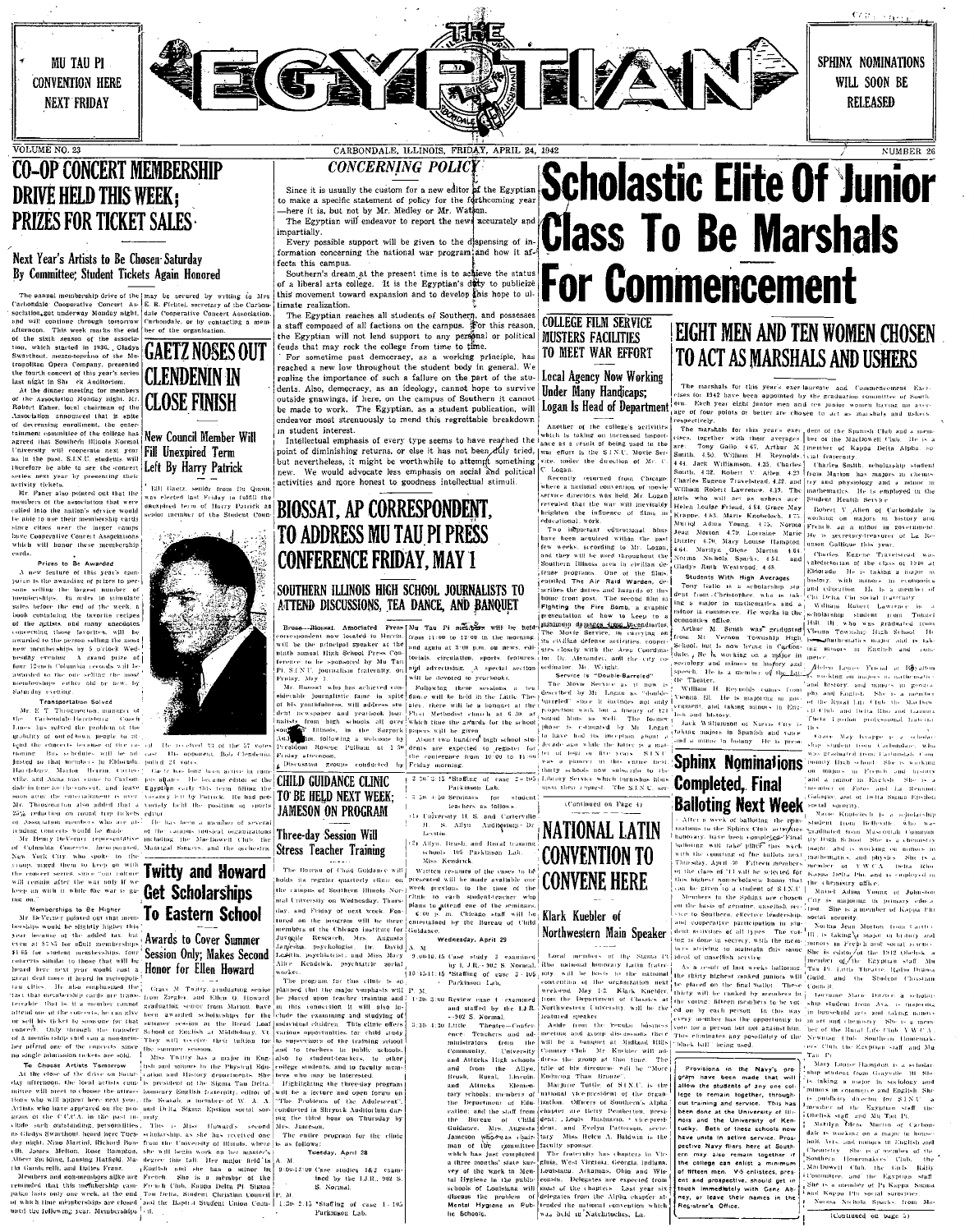# **CHARTER MEMBER ILLINOIS**

ARTICLE PRESS ASSOCIATION<br>
Entered as second class matter in the Carrier of March 3, 1879<br>
Indian Postoffice, under the Act of March 3, 1879<br>
Hindow Riffmorton

Ф

Solice under notice the state of the state of the state of the state of the state of the state of the state of the state of the state of the state of the state of the state of the state of the state of the state of the sta - Etak<br>- Buslaess Munager<br>- GEORGE - SEMPEN EY

 $\begin{minipage}{0.9\textwidth} \begin{minipage}{0.9\textwidth} \begin{tabular}{l} \bf{N-0.1} \bf{N-0.1} \bf{N-0.1} \bf{N-1.1} \bf{N-1.1} \bf{N-1.1} \bf{N-1.1} \bf{N-1.1} \bf{N-1.1} \bf{N-1.1} \bf{N-1.1} \bf{N-1.1} \bf{N-1.1} \bf{N-1.1} \bf{N-1.1} \bf{N-1.1} \bf{N-1.1} \bf{N-1.1} \bf{N-1.1} \bf{N-1.1} \bf{N$ 

 $(1) \label{eq:1}$   $(1) \label{eq:1}$   $(1) \label{eq:1}$   $(1) \label{eq:1}$   $(1) \label{eq:1}$   $(1) \label{eq:1}$   $(1) \label{eq:1}$   $(1) \label{eq:1}$   $(1) \label{eq:1}$   $(1) \label{eq:1}$   $(1) \label{eq:1}$   $(1) \label{eq:1}$   $(1) \label{eq:1}$   $(1) \label{eq:1}$   $(1) \label{eq:1}$   $(1) \label{eq:1}$   $(1) \label{eq:1}$ 

Member **Associated Collegiate Press** Distribute Collegiale Digest **Mational Advertising Service, Inc.**<br>National Advertising Service, Inc. Lattese Publishers Representative<br>420 MADISON AVE. - NEW YORK, N.Y.<br>CHICAG + ROSTON + LOS ARCELES + SAN FRANCISCO

# **Parity in Student** Representation

Thus is a situation that frame an exploration is the statent body<br>latter temp ephroses that any denote exp. the lagistic latter latter<br>latter of  $\alpha$  is assumed to be the representatives of<br>their electrons. With electric

electors,<br>
Eleng in the munority and having no constitution<br>
providing for munority representation, this group finds<br>
insert without representation in any of the four classes.<br>
It is true that these neglected electors have it is also true that in a democracy, the majority rule it is able to ture that in an denotincy. Use the<br>protony function in and it is no fault of the validing<br>ty if the minority should be in the minority. But only allows the<br>proton-control of the control of the state in the N ghant: In follows, then, that instead of having joint<br>penticial divisions on the campus we actually have free. This fifth group is without representation. Our five specifical<br>divisions of the simple who since the specific entation of this fifth political division. How about tr studient body? How about it Student Council J ALAN GARDNER

A Homecoming For Voters

Since the spring nominations and elections are pas

Since the spring nominations and elections are just a<br>modulations and elections are just areas from the control. In stati electron and the source<br>value is studied to the elementary dispersion of the source and the<br>perturb in really works.

inc. in early works, and the property and the state of the state of the state of the state of the state of the state of the state of the state of the state of the state of the state of the state of the state of the state ten existed

# **INTRAMURAL BASEBALL**

Now that current cry to be heard through these clea-Now that there is "plury ball" we detect a few leavests replacement of the speed on Southern's rather infinite accept of the<br>random speed on Southern's rather infinite accept of the<br>random places of the detection baseball Inside the sature on the state of the state of the state of the state of the mean solution to mean solution to the state of Southern to the state of the state of Southern of the state of the state of the state of the state house a varsity team in buseball, as most of the other<br>leachers' colleges in the conference do, the national

postime must manifest liself in some way. nostine ment manifest lisel? in some way.<br>We believe that intraparural baseball and all intra-<br>mural sports have a fine thing, simply because they do<br>achieve positive reactions to this that are whole<br>someoned As to the tec all of the leggues eventually play each other for :<br>nuch coveted cup, which each year is awarded to the

meric covered cup, which each year is waited to be<br>winning group.<br>Since such play results to rerular streat in botase Bride<br>and friendly rivary. It still tends to build up school<br>spliri and criteral goodwill or sportsmanab participants. Lacking a varsity team in baseball, South<br>ern has indeed done well in developing such a well  $\ldots$  ...., mass more unit well in developing such a well planned program of recreation, which will undoubtedly produce more tangingle results in the near fature than any other activity which has as yet received official

**IT COMES WITH SPRING** What is delivered with more finesse

Than the President's annual Spring Address In which he counsels girls and boys To always try to keep their poise; To decent be, but if not completely. be indecent quite discreetly.  $T_0$ .........<br>-D. L. Thompson.

# "Social Justice" Banned From the Mails

On April 14 Postmaster General Walker ordered a<br>Rearing to determine whether Social Justice should be<br>banned from the mails. He also hastituted the post-<br>master at Royal Oak, Michigan, place of its publication, withhold Spelal Justice from the mails until its status been determined by officials at Washington.

had been determined by officials at Vathlington.<br>A following the commentated die move to communications to Waker Attorney General Hiddle<br>the communications to Waker Attorney General Hiddle<br>" $\alpha$  made a sylociation constru

this type of attack".<br>CSocial Justice is a weekly newspaper which was found r Social Jostice is a weekly newspaper which was found-<br>ed by Father Charles E. Coughin. This paidleation has<br>long been a voice of tuscism. Long before the present<br>way began Father Coughiln, in his radio addresses as long heen a vote of function, Long hefore the present and only example was well as in Social Justice, herean a victime of the Social Justice (and the Social Justice Couple and Victime of the Social Society control on the S can in Europe Social Justice sided with the issectate and engineer of realization of engineer of realizons and sedikious publications circulations of the later party in the beam is the party later of the beam in the beam

has the great declared war noon us. In other issues back and inter sections of the and for Nazilson. Couplides there is praise for Hitler and for Nazilson. Couplides anti-Seminism is as brutal as Hitler's. And it was the great Adolph who declared war upon a. In the January Couchlin's nea red "In Japan there live 75 million persons, Japan te smaller than California. It is one-twentieth the size Is smaller than California. It is one-treathed the size<br>of Australia – Impact a formula in the response of matural resources. Her people are prolific, its there not another<br>have migitizer than the "Arlantic Charter," whic of? Treacherous Japan who made war on us is asing the United States recognizes the justice of her ression."<br>he above is a deliberate effort to poison our unnds.

Yosh recognize pair their statements from the<br>Social Justice in five large cities: "Roosevelt is linear pair like Hitter range." This meaning to true the terms<br>just like Hitter range." This meaning in Washington with the<br>m

our paint that prints the track<br> $\mathbf{u}^*$  and  $\mathbf{u}^*$  and  $\mathbf{u}^*$  and the<br>set of the scalar paints and the characteristic set of the scalar scalar<br>form is considered in the scalar scalar scalar scalar scalar scalar and toolsaness. We cannot all powers as a vertical in a life and<br>death stripping within while we are engineed in a life and<br>death strippie for survival. Hence the suppressive ac-<br> $+$  TOM STEPHENSON

# THE SIXTH COLUMN

Sixth Column has selected the American woman as the goat for this week's column It all works around the fact that several luminosit means that is not were the second term of the control of the state of the state of the state of the state of the state of the state of the state of the state of the state of the state of th dictionary to describe the wrath of the American won an without silk hase. Let's<br>scious . . . if that's possible. Let's hope she will get self-con

I wonder if somebody could work out some sort of<br>system whereby people in rows other than the first<br>in the auditorium could see what happens on the stage. .<br>especially when the charm of the performer is<br>tially dependent upon her eyes. Would it be a nar tially dependent upon her eyes. Would it be asking<br>too much of these women with big bats to leave their be asking

For the benefit of you people who seldom read the paper or do not anderstand what you do read, the Greek<br>Wars you hear whispered on the campus luve nothing to do with Troy or the Trojan horse

It might be feasible to change the present method of<br>electing Council members by classes and elect them by<br>cliques, thus limiting all feuds to election day.

Spring! All, aweet spring is here. Now's the time young man's tancy lightly turns to thoughts of anyexcept textbook

Next week, I promise a sixth column equal to those<br>of days gone by. I shall take unto myself an ussociate<br>who will help me eliminate this space filling material that you have endured for the past three weeks. Till -this is your old Cronic Grouch saying au revoir<br>:leasant nrightmares! then and ple

## THE ECTPTIAN

### HERE IT IS.. **LETTERS TO** BY KEN MEDLEY and ALLAN WATSON

Continuity to bond "Specification" Continuity of the state of the state of the state of the state of the state of the state of the state of the state of the state of the state of the state of the state of the state of the not wanted around the same of the Carter's where we sat in a<br>with a beautiful blond who has deep blue eyes<br>with a beautiful blond who has deep blue eyes<br>feel, relatively certain that we had more fun with<br>blond at Carter's  $\mathbf{w}$ candidates in the Main Buliding.

canous on the student Council, however, did have a meeting<br>The meeting was held in room 111, Okt Main. Sandy<br>Peat, the representative who was elected to safexture<br>the rights and freedoms of the freshmen on the can nus was not there. Four other Councilmen were absent  $\sim$ an examination. Results: no quorum, and no insing an exa<br>official action.

A netition was presented to the Council which stat that. the understaned were in favor of a political falls the stept before elections

When our crew of Dan Dunns brought us this When our crew of Dan Danas brought us this into the computer spectrum of relations. These fellows general creation of the capacity and the computer of the computer of the computer of the computer of the computer of the pa

From Society and the means of the planned to mean this rally.<br>They told us that they diff not know at prezent, but<br>as one time they had hoped to hold a meeting of the<br>heads of various houses on the campus. This select  $\vert_{\text{They}}$ 

**SPEAKING FOR MYSELF** By MORRIS POLAN

## SHOCKING THOUGHT

Some shocking things occasionally reach print in this otherwise largely innocuous, hourgeois pullication. This week, for example, there is out accouse week, it example, there is out accouse it is analogied by radical that Arrenne who has read our new editor's statement argents on." The above is a deliberate effort to poison our minds. [30] hold, Alfonge with care leader a late as the state of the state of the state of the state of the state of the state of the state of the state of the

Some and the third this paper can a college remover of the paper of the paper can be paper to paper the paper paper of the control of the control of the control of the control of the control of the canonical the control c r in basistillanchier function-die for everaging of malias with the line of the last the line of from their university of Deniver every year they rever<br>To | last time off from their university and the time of the line of<br>T

that one of the editorial policies of the Egyptian will be that one of the elatorial politics of the Egyptian will be<br>positive of the elatoric political political political political of Southern and its students. Ex a damentens doctrine<br>of Southern and its students. Ex a damenten

solt's Expedition Party or some equally appropri ss. Pi

It is going to be very interesting watching the effecthe power of the press can wield in this completely to<br>halt the "diminishing returns of intellectual stimult"<br>telected to in the Manifesto on page one. All those who would like to bore from within line up now. This is a to the finish

## A GENUINE ISSUE FOR S. I. N.

If our campus politicos now engaged in furious shadov n our campas pointer and the empty of a version state.<br>
hosting with the empty of a version purchase of the production of the production<br>
purching has in front of them, they might take up some<br>
genuine, important issues an Egyptian

The uegro students on this campus are set apart as reason and distinct group and they helong to different and distinct group and they helong to different organizations. Under these conditions, they have unique problems which are for the most part nelther condidered nor und to have their own representatives on the Council.

It is a deceiving argument to point out that, as mem First a decoeving presented to point out that as merely the except of the various effected to the Council of  $\frac{1}{2}$  of  $\frac{1}{2}$  as increases that a regime of  $\frac{1}{2}$  and  $\frac{1}{2}$  and  $\frac{1}{2}$  and  $\frac{1}{2}$  and  $\frac{$ 

Something ought to be done to make it possible for Something ought to be done to make it possible for the state of the 125 negroes enrolled here to have representation and a voice is student government. The machiney for bringing this about seems to me a relatively make tes

Figure 1. The state of the state of the state of the state of the state of the state of the state of the state of the state of the state of the state of the state of the state of the state of the state of the state. Then t

Front, or it is even nearly the state and determined the state of the control of the current of the control of the state which remains as that we need past the election table of the Student Council to a much of the state this was a number of the bouncal that we did not<br>w. To our satplise the hair belonged to no other<br>a dillus Swayne, often a petitioner, but not a mem-<br>of the Student Council.

# By WALLACE WALTER PRICE

There are at least such conceptions. that have given a simulation of these next in the second of the most least of the most least of the most least of the most least of the most least of the most least of the most least o There are at least two conceptions that have grown

FOR APPLITE IN the section of the Navy Frank Knox and to be too criticial but are<br>respective of the Navy Frank Knox and which lead the settlement intervents<br>income the new plane intervents of the Navy Frank Knox and which

Recently criticism have on the campus fared up be  $\{\text{and} \text{ terms}\}$ .<br>
came of the securited designs between the fracteristics  $\|\cdot\|$  and getting are<br>came of solutions of continuous control of the fact of the fact of the<br>
an Recently criticism here on the campus fiared up bements might justify the ends

 $[1, 10, 10]$ <br>
and quickest method.<br>
<br>
Let us from the very outser resolve to avoid and to return would enter the line of the structure of the structure of the structure of the structure of the structure of the content o

It that it is correct to say that this giantar may appear the set of the ones the weak of the set of the set of the set of the set of the set of the set of the set of the set of the set of the set of the set of the set of

THE EDITOR

several works I have been

erong vond than elser a steering committee.<br>
They call yelering to the field over the rank and the rank and the rank and the rank and the rank of the rank of the rank of the rank of the rank of the rank of the rank of the

From definite the state in the state of the state in the state of the state in the state of the state in the state of the state in the state of the state in the state of the state in the state of the state in the state of have seen new lights in use These dances, which have been pro-<br>trightly the Council I have been pro-<br>radial in the Council I have seen

not revealed my identity, because<br>that would destroy the purpose which

## Dear Editor

1. and undoubtedly many other stu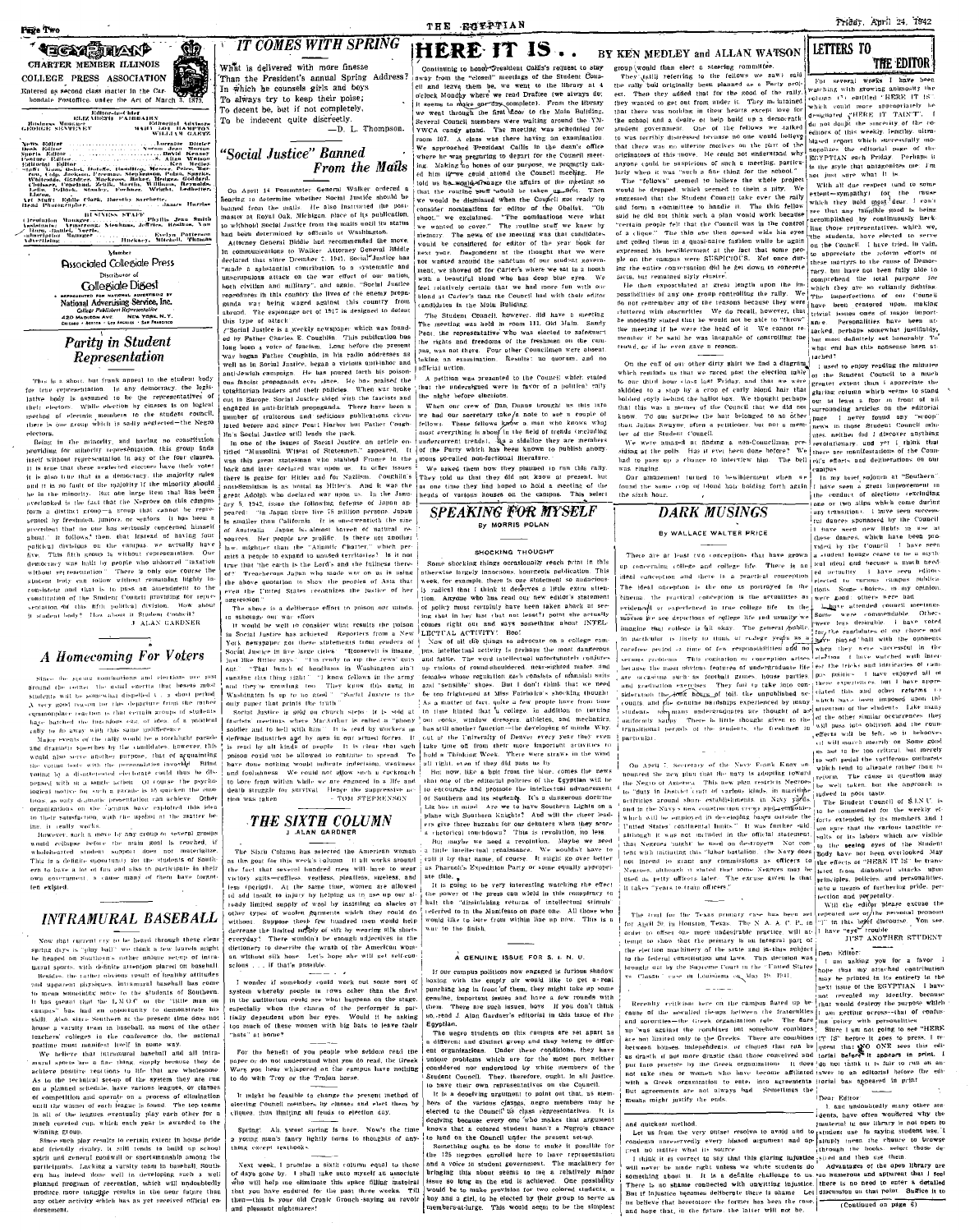Friday, April 24, 1942

THE EGYPYIAN



# **Southern Salutes**

Pat Mercer

The Egyptian circulation staff has  $\binom{1}{2}$  (This proves that the most unex<br>
a new competitor in this business of pected can always happen. How the<br>
sending things (and by the way) cubic received my address has now<br>
the

## REELFOOT LAKE TENN **INVADED BY SOUTHERN** STUDENTS- WO INJURIES By NADENE HOLOFFE

The scene of departure of some<br>twenty-five or thirty students from

# **WAYS SOUTHERN WOMEN CAN HELP** IN THE WAR EFFORT ARE DISCUSSED BY MRS. NEELY OF VICTORY COMM



**Glamorous Gladus Swarthout** 



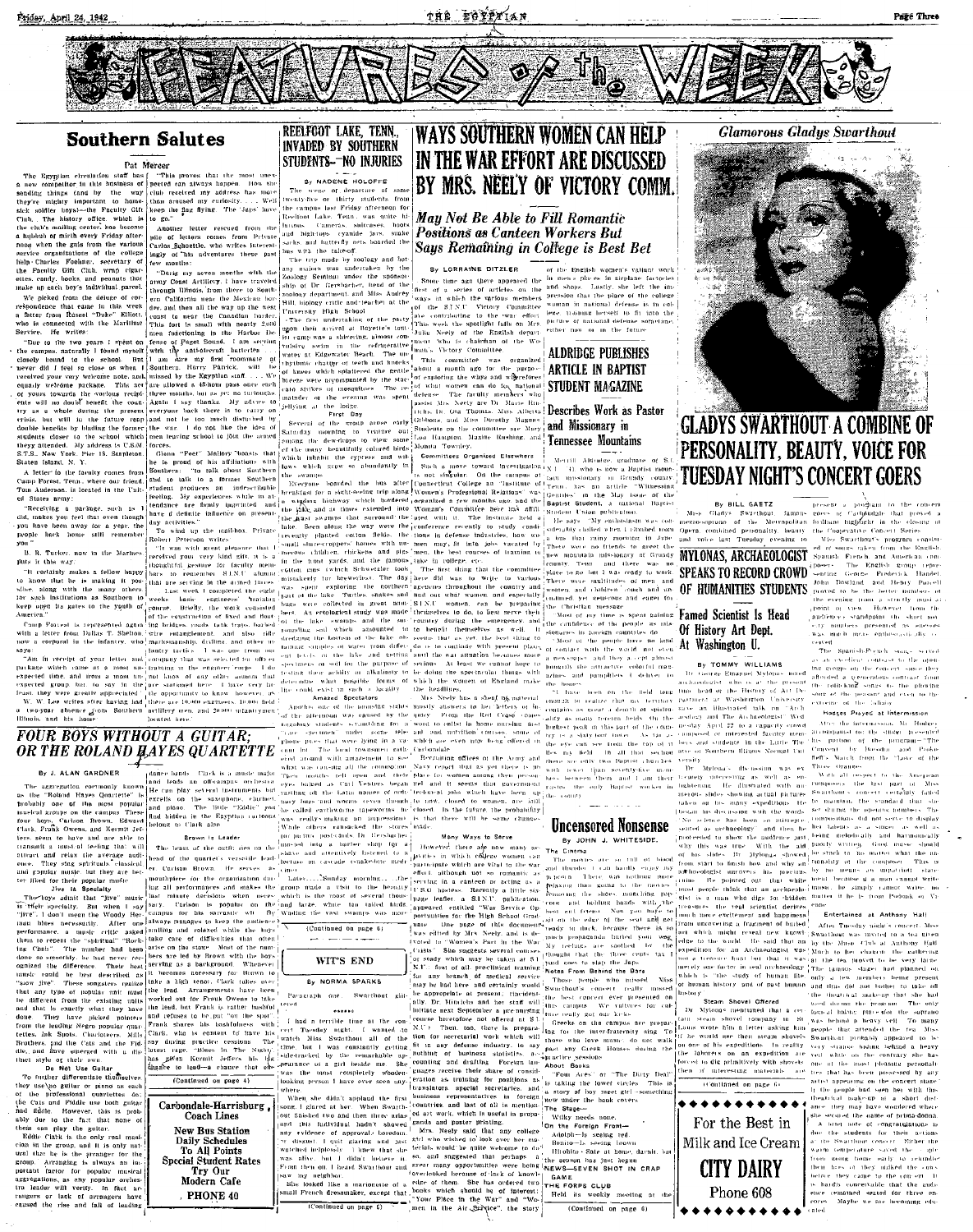Page Four

# **Student Council Minutes**

-<br>| April 6, 1942.

Applies a control and the presidents and the order in the president in the translation of the last methanics of the last methanic of the control control control control control control control control control control cont







Cosmetologists

Kenneth Mediey: very dependable escoa e não<br>Cive aninton jve opinion.<br>- Dave Kenney: Does good work.<br>\*\* - Saadling writer. Nice at lay Dave Kenney: Does good work.<br>Nice headline writer. Nice at lay<br>ou. Does a good job as sports edi-<br>tor. Very conscientious and bard

vocking<br>
Everett Goddard moved that the<br>
Everett Goddard moved that the<br>
neeting of Student Council be an<br>
primary election be this Friday and<br>
plinary election to this Friday.<br>
That circulon a week from Friday.

quoram was not present<br>The arecting adjoinmed.

\*\*\*\*\*\*\*\*\*\*\*\*\*\*\*\*\*\*\*\*\*\*

**Rytex Printed Stationery** 

An Ideal Gift for any

occasion.

Your name and address<br>dress on both stationery

and envelopes.

You can choose from

about fifty different

papers.  $31.00<sup>Per</sup>$ 

**HIGGINS** 

rar.<br>This was an unofficial meeting as

STRAWBERRY SODA **TIME!** 

Luscious rine red strawberries plus creamy rich ice cream make sodas at Cline-Vick something to give a real lift to your wartime morale! Why not try one here today?



Jewelry Co. **Drug Store** 

SALADS - SANDWICHES **Cline-Vick**  **FOUR BOYS WITHOUT** A GUITAR

By DELBERT HAMILTON

By DELBERT HAMILTON<br>
FICTIONAL HOMICIDE INTERFERENCE INTERFERENCE CONSIDER THE SURFACE CONSIDER THE SURFACE INTERFERENCE of second rate historical novels. ar-1-Turkets.<br>
FICE of second rate historical novels. A the second villain, is out. In its place is coming<br>the novel of intrigue and action, says

THE EGYPTIAN

**BOOKS IN REVIEW** 

(Continued from page 3)

communication and the state of the state of the state of the state of the state of the state of the state of the state of the state of the state of the state of the state of the state of the state of the state of the state over abuttern fitness stations, rrout<br>a reporter's point of view, it is for<br>teresting to note the type of music<br>various types of organizations like

**EXERCISE OF STRAIT SCRIPTION IN RESIDENT IN CONTRACT IN CONTRACT IN CONTRACT IN CONTRACT IN CONTRACT IN A CONTRACT IN CONTRACT IN A CONTRACT IN A CONTRACT IN A CONTRACT IN A CONTRACT IN A CONTRACT IN A CONTRACT IN A CONT** 

brain" broaght the number to an BEST SCHOOL PAPERS arte envolveion. early conclusion.<br>The quantities sings (or any and<br>every "organization when invited<br>They make an conreges, athousing they make often given a contribution (or<br>their services. These loops sump (or<br>their services. These loops

they entertain

had started the song on a pitch too

liad started the song on a pitch too HELP US MAKE THE

Dr. J. A. Stoelzle OPTOMETRIST 206 West Main St vo west main 31<br>Carbondale. Ill.

-<br>Friday, April 24, 1942

BY ADVERTISING





You can serve your country best by

# acting on this new Navy Plan now!

**acting on this net**<br>  $\mathbf{Y}$  country. Are you willing to  $\mathbf{Y}$  country. Are you willing to be the 12 factor of the line of the property of the property of the property of the property of the property of the property

for Aviation will be selected for the<br>signific to Pheck of the School (of the School (and the School (and the<br>significant of the School (and the School (and the School (and the<br>selected pheck of the School (and the School **WE WE VE THE THOMAS CONSUMER AND SURFACE AND NOTE AND SURFACE CONSUMER AND CONSUMER AND CONSUMER AND NOTE AND SURFACE AND SURFACE AND SURFACE AND SURFACE AND SURFACE AND SURFACE AND SURFACE AND SURFACE AND SURFACE AND SU** 

Appentice Seaman,<br>
Phy starts with active duty,<br>
It's a real challenge! It's a real<br>
opportunity! Make every minute<br>
count by doing something about<br>
this new Navy plan today, ewen.<br>Deck or Engineering Officers Those who qualify in the classification test and do not volunteer

## DON'T WAIT...ACT TODAY

rapid advancement.  $\ell$ , if a student should<br>college courses, he  $\pi$ <br>lered to active duty<br>prentice Seaman.

1. Take this announcement to the Dean of your college 2. Or go to the nearest Navy Recruiting Station.

acative tract.<br>The Aviation Officers<br>It you qualify by this test, you 3. Or mail coupon below for FREE BOOK giving full details.

U. S. Navy Recruiting Bureau, Div. V-1<br>30th Street and 3rd Avenue, Brooklyn, N. Y

| a caacee and one nyempe, isroomiya, iy, i, |                                                                             |  |
|--------------------------------------------|-----------------------------------------------------------------------------|--|
|                                            | Please send me your free hook on the Navy Officer training plan for college |  |
|                                            | reshmen and sophomores. I am a student ' , a parent of a student □ win      |  |
|                                            |                                                                             |  |
|                                            |                                                                             |  |
| $Name_1$                                   |                                                                             |  |
| Address________________                    |                                                                             |  |
|                                            |                                                                             |  |

| City & Sale |  |  |
|-------------|--|--|
|             |  |  |

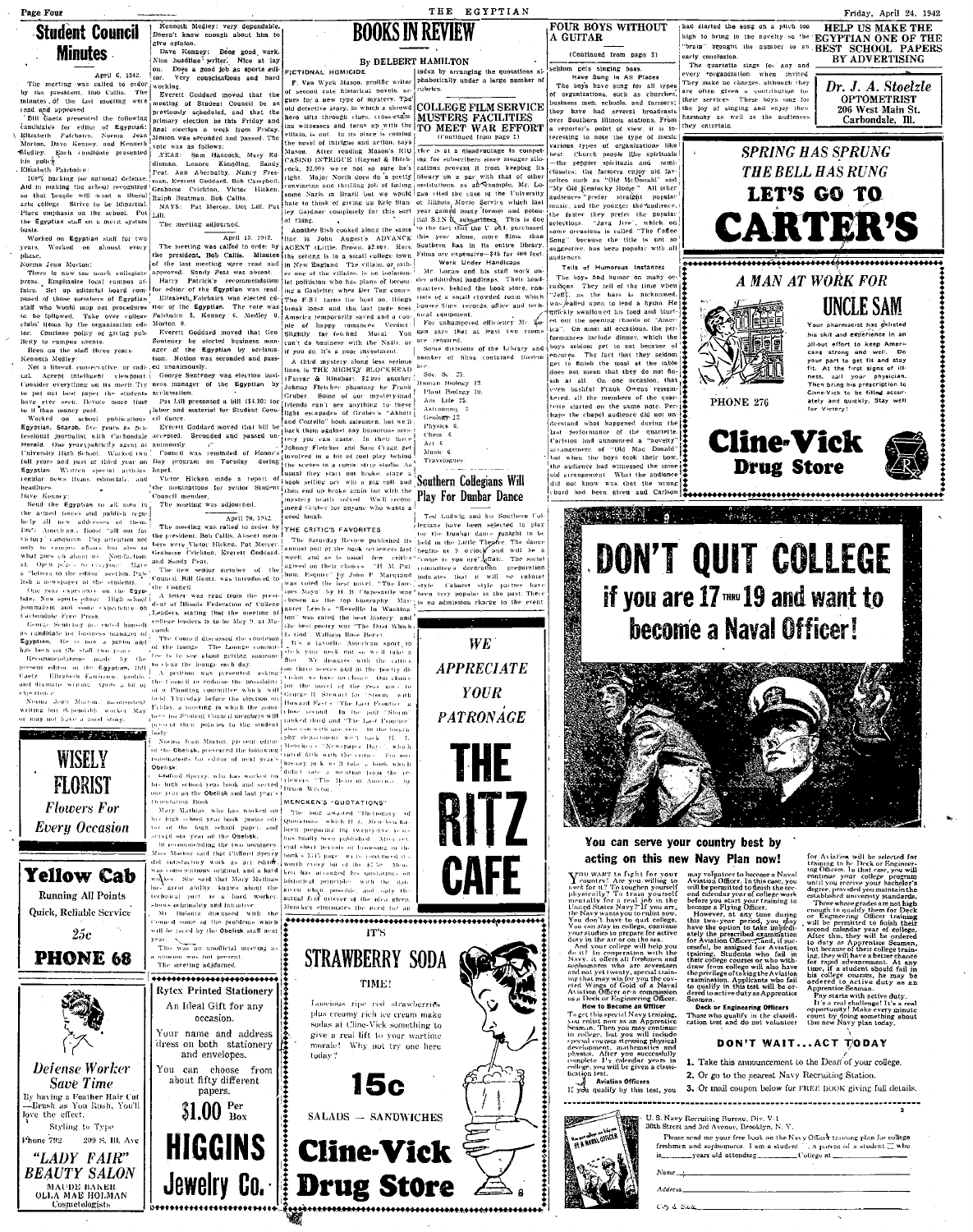**FOUR AT THE TAPE** 

# **CHARLESTON 99 1-2 TO 29 1-2 IN FIRST MEET OF SEASON LAST FRIDAY**

## Maroon Scoring Paced By Guiney, Wendt, and Hayse; Southern Makes Clean Sween in Five Events, Take All But Four Firsts in Winning Meet Decisively

Coach Leiand "Dec" Lionie" e anizal liedgib.<br>
1967: Coach Leiand "Dec" Lionie" e anizal liedgib.<br>
1967: Coach de maine "Night hamp--Brase. S. sind Deciple.<br>
1968: peeti last Pride sensor "S. tied for first, each diverse t

were never headed throughout the sums a star. recommon the<br>first-<br>meet. The star and the star of the meter of the meter of the meter<br>and A. Scott. We<br>alther evaluations, warm, the field there were used as the star of the<br>



The finish of the 100 vard dash in last Frida v's Southern-Charleston meet shows a majority In times of Coach Lingle's men out in front at the finish. In the foreground treen shows a majorny<br>of Coach Lingle's men out in front at the finish. In the foreground from left to right are<br>Arnold Wendt, Arnold of Eastern,

|     | INTRAMURAL LEAGUE STANDINGS          |      |          |
|-----|--------------------------------------|------|----------|
|     | Including games of Tuesday, April 21 |      |          |
|     | Team<br>Won                          | Lost | Pet.     |
|     | Inter Cooperatives 3                 |      | 1.0      |
|     |                                      |      | 1.0      |
|     | Sigma Beta Mu 1                      |      | 1.0      |
|     | Alpha Gamma Mu 1                     |      | .5       |
| 'n  | Kappa Delta Alpha 1                  |      | 5        |
| ų.  | Chi Delta Chi 1                      |      | Ĵ.       |
| Ŕ.  | Nu Epsilon Alpha 0                   |      | J.       |
| śť. |                                      |      | $\Omega$ |
|     |                                      |      | $\Omega$ |
|     |                                      |      |          |

# **LINGLEMEN TO MEET POWERFIII. CAPE GIRARDEAU INDIANS ON** THE TRACK HERE NEXT TUESDAY

## Missourians Will Bring Star Studded Team to Carbondale; Led By Veteran Performers Spurlock. Mulkv. and Allison. They Are Very Strong

Next week's longest attraction in body part of the country. He is a line space in the case of the country in the space of the space of the space of the space of the space of the space of the space of the space of the spac

meet in over two peaks, and that to jet<br>us noneal to justify anyone's non-line poseital Carteristy of Variated<br>via  $\gamma_1$  and the meet are<br>a Tatestay, two weeks are. Computed to the feature attentions of Clinton Alibon, m

| doubt as to just what might be ex-<br>nected. Five lettermen and a big                                 | north-northwest. Time, 1 hour. 54                                                                                                                                           |                                                                                                                                                                                                                                                                  |                                                                          | <b>SOUTHERN BOWS</b>                                                                                                                                                                                                                 | Vernon. Last season he won the two the 220, and the 440. His times                                                                                                                                                                     | роноск, асе роје уашиет тгаво за гадајња уадијенци, да не моји гњ                                                                                 |
|--------------------------------------------------------------------------------------------------------|-----------------------------------------------------------------------------------------------------------------------------------------------------------------------------|------------------------------------------------------------------------------------------------------------------------------------------------------------------------------------------------------------------------------------------------------------------|--------------------------------------------------------------------------|--------------------------------------------------------------------------------------------------------------------------------------------------------------------------------------------------------------------------------------|----------------------------------------------------------------------------------------------------------------------------------------------------------------------------------------------------------------------------------------|---------------------------------------------------------------------------------------------------------------------------------------------------|
| bunch of question marks were out                                                                       | mitutes.                                                                                                                                                                    | <b>INTRAMURAL LEAGUE STANDINGS</b>                                                                                                                                                                                                                               |                                                                          |                                                                                                                                                                                                                                      |                                                                                                                                                                                                                                        | Missouri Intercollegiate A A. meet were 10 seconds flat, 22.7, and in the                                                                         |
| there to represent S.I.N.U. Well,                                                                      |                                                                                                                                                                             |                                                                                                                                                                                                                                                                  |                                                                          |                                                                                                                                                                                                                                      |                                                                                                                                                                                                                                        | with a mighty vault of 13 feet 10-2, quarter. 51.8 seconds, all better                                                                            |
| those question marks turned out to                                                                     |                                                                                                                                                                             |                                                                                                                                                                                                                                                                  |                                                                          | <b>TO CAPE TEAM</b>                                                                                                                                                                                                                  | inches, which is some poling in any linnes than Southern's athletes have                                                                                                                                                               | been able to uncork yet this season                                                                                                               |
| be exclamation marks before the re-<br>lay was run, as the most pleasant                               |                                                                                                                                                                             | Including games of Tuesday, April 21/                                                                                                                                                                                                                            |                                                                          |                                                                                                                                                                                                                                      | ¦MERYL SCHROEDER NOW                                                                                                                                                                                                                   | Allison's running will be something                                                                                                               |
| surprise of the meet was the copnotel                                                                  | <b>AMONG THE</b>                                                                                                                                                            | Team                                                                                                                                                                                                                                                             | Won<br>Lost<br>Pet.                                                      | <b>LAST WEDNESDAY</b>                                                                                                                                                                                                                |                                                                                                                                                                                                                                        | to watch in herween vanits by he                                                                                                                  |
| unexpected performances of some o                                                                      | <b>INTRAMURALS</b>                                                                                                                                                          | Inter Cooperatives 3                                                                                                                                                                                                                                             | $\Omega$<br>1.000                                                        |                                                                                                                                                                                                                                      | HEADS TENNIS RANKINGS                                                                                                                                                                                                                  | tennmate, Spurlock.                                                                                                                               |
| the younger squad members.                                                                             |                                                                                                                                                                             |                                                                                                                                                                                                                                                                  | 1.000<br>O.                                                              | Fresh from a one sided walkaway                                                                                                                                                                                                      |                                                                                                                                                                                                                                        | Other excellent showings<br>have been made by Indian attiletes                                                                                    |
| Afnold Wendt, freshman from Red                                                                        |                                                                                                                                                                             |                                                                                                                                                                                                                                                                  | 1.000                                                                    |                                                                                                                                                                                                                                      | With the close of the round rabin<br>from the Eastern Teachers of Charles carsity tennis tournament last week.                                                                                                                         | me the lavelin throw of 181 feet by                                                                                                               |
| Bud, recorded an anofficial first in<br>the 100, find then went on to turn in                          | With Foehner                                                                                                                                                                | Alpha Gamma Mu 1                                                                                                                                                                                                                                                 | -500                                                                     |                                                                                                                                                                                                                                      | ton last Friday the SINT track and new squad rankings, were posted                                                                                                                                                                     | Anderson, Herb Mulky's jump of 6                                                                                                                  |
| winning efforts in the 220 and the                                                                     | Keeping up with standards set in                                                                                                                                            | Kappa Delta Alpha 1                                                                                                                                                                                                                                              | .500                                                                     |                                                                                                                                                                                                                                      | held squad journeyed down to Cape They were based on the number of                                                                                                                                                                     | feet 3 inches over the bar, and Hun-                                                                                                              |
| broad jump. Charles Beatty, another                                                                    | vears gone by, the Spirits of '76 and                                                                                                                                       | Chi Delta Chi 1                                                                                                                                                                                                                                                  | .500                                                                     |                                                                                                                                                                                                                                      | Girardess Wednesday to tangle with players each man had deteated and                                                                                                                                                                   | ter's broad jump which covered some<br>22 teet of dirty sand from takeoff to                                                                      |
| first year man from Benton, garnered                                                                   | the luter-Cooperatives are leading                                                                                                                                          | Nu Epsilon Alpha 0                                                                                                                                                                                                                                               | 4000                                                                     |                                                                                                                                                                                                                                      | the ladians, and were stopped dead in , the canking that those men had held.<br>their tracks by a veteral Missourt. At the top of the list for the first                                                                               | comedown. They appear to be rather                                                                                                                |
| third in the 120 yard high hurdles<br>behind a fast page set by Ed Cape-                               | the pennant race in the Spring in-<br>tramural baseball league. The most                                                                                                    |                                                                                                                                                                                                                                                                  | .000                                                                     |                                                                                                                                                                                                                                      |                                                                                                                                                                                                                                        | weak as a team, in the distance-                                                                                                                  |
| land, and then led thus low rimber                                                                     | significant feature of the current sea-                                                                                                                                     |                                                                                                                                                                                                                                                                  | .000                                                                     |                                                                                                                                                                                                                                      | squad to the tune of a 89 to 37 sense. time this season is Mergi Schröeder, <sup>1</sup> weak as a team. In the distance-<br>The fellows from across the river junior from Flora, by virtue of his and in the weights the departments. |                                                                                                                                                   |
| toppers over the 220 yard stretch to                                                                   | son is the toppling of the once feared                                                                                                                                      |                                                                                                                                                                                                                                                                  |                                                                          |                                                                                                                                                                                                                                      | held control of the meet all the way, having deteated, such high ranking                                                                                                                                                               | where Southern seems to be th<br>strongest                                                                                                        |
| win in the very creditable time of<br>26.7                                                             | Carter's Aces to a low betth in the                                                                                                                                         |                                                                                                                                                                                                                                                                  |                                                                          |                                                                                                                                                                                                                                      | as they succeeded th winning every men as Verdue Cox. Fin Norman and<br>event with the exception of the two Everett Goddard. Cox a senior play-                                                                                        | Coach Lingle's challenge will b                                                                                                                   |
| Eugene Helfrich, Christopher frosh                                                                     | standings as a result of decisive de-<br>feats by the Sixma Bota Mn nine                                                                                                    | <b>SINU'S Hitch Hiking</b>                                                                                                                                                                                                                                       |                                                                          | I note and the diacos.                                                                                                                                                                                                               | ing his touch year of varsity tenur-                                                                                                                                                                                                   | made in the form of an attempt a                                                                                                                  |
|                                                                                                        | pushed Veteran Louie Pechinino to and the Spirits on two successive                                                                                                         |                                                                                                                                                                                                                                                                  |                                                                          | Southern's Rolla Mitchell came is ranked second.                                                                                                                                                                                     |                                                                                                                                                                                                                                        | firsts over the mile, two mile, discu<br>and javelin, and enough seconds and                                                                      |
| the limit in the 440 yard dash to fin- days.                                                           |                                                                                                                                                                             | <b>Gymnasts Win Medals</b>                                                                                                                                                                                                                                       |                                                                          |                                                                                                                                                                                                                                      | through with a fast race over the two. Freshman Jim Norman, who was a                                                                                                                                                                  | thods to make the final result futely                                                                                                             |
| ish a cigse second. He ran another<br>fast quarter in the relay, later in the                          | The Inter-Coops on top of the                                                                                                                                               |                                                                                                                                                                                                                                                                  |                                                                          |                                                                                                                                                                                                                                      | inite distance to break the rape in member last year of the Marphys-<br>the excellent time of to minures, ngs, buto High School squad, which never                                                                                     | close Rolla Mitchell will be the                                                                                                                  |
| evening. Ray Walker, Ewing fresh-                                                                      | heap by a scant margin of only a<br>hair game, have had only one riose                                                                                                      | By ED WRIGHT                                                                                                                                                                                                                                                     | and thus winning another second                                          |                                                                                                                                                                                                                                      | seconds for one of the two first places. lost a nutrile during the four years                                                                                                                                                          | Southern boy to watch over the dis-                                                                                                               |
| man, unicosed a strang finishing stight                                                                | to edge-out his teammate retains with a later in their three victories. It has inches sign way these brate-men                                                              | (Neither wind nor rain nor sleet of place medal.                                                                                                                                                                                                                 | Tired proud and hanny the fel-                                           |                                                                                                                                                                                                                                      | while weight man Bill Gamey laid he was in high school, holds the num-                                                                                                                                                                 | tance coutes. He should prove him<br>self to be hard for the fudbank to                                                                           |
|                                                                                                        |                                                                                                                                                                             | pened last Wednesday as the Alpha   How well this epither the laws returned to their hotel in the                                                                                                                                                                |                                                                          |                                                                                                                                                                                                                                      | the platter out some 127 feet in the bet three Spot at present. He has                                                                                                                                                                 | beat. Blll Games will attented to                                                                                                                 |
|                                                                                                        |                                                                                                                                                                             | in the helt and take second. Jeck cannot be club, behind the superb Southern gym team was demonstrat inidialght hours, to sleep the sleep                                                                                                                        |                                                                          |                                                                                                                                                                                                                                      | discusserent to early off top homors wan from Lettch and Gill And God-<br>these. Mitchell was also credited with dard, while being beaten by Cox and dem the Cape Girardean time in his                                                |                                                                                                                                                   |
| phoved his versatility in taking sec-                                                                  |                                                                                                                                                                             | pitching effort of Nelson, who incl. ed last Friday when five of the local that only tatigue can bring Siv-<br>dentally the day before bent the muscle-nien thumbed their way to thirty Sunday morning tound Webb                                                |                                                                          |                                                                                                                                                                                                                                      | n second in the nule run, while Guiney, Schoonler - Goddard, in Meteran of                                                                                                                                                             | specialties, the shot not and disens<br>throw in the hurdles. Ed Concland                                                                         |
| ond in each of the hurdle races and<br>tying for top honors in thise high                              |                                                                                                                                                                             | KDAs 5 to 1, held the inter-Coops to Chicago to participate in the Central knocking on and pecking under eco-                                                                                                                                                    |                                                                          |                                                                                                                                                                                                                                      | iduced over behind the winner in his last. Year's team, is how cranked<br>rourth.                                                                                                                                                      | (Jack Hayse, and Charles Beatty will                                                                                                              |
| jump with Sinooer Meryl Bright.                                                                        | only four runs. The game was score- $_{1}^{+}$ A.A.U. gymnastic meet                                                                                                        |                                                                                                                                                                                                                                                                  | tain doors to perhaps be had just                                        | other event, the shorner                                                                                                                                                                                                             | The ranking of Southern's fast ten-                                                                                                                                                                                                    | go to the mark tot the Marnons, and                                                                                                               |
| Southern nude a clean sweep of                                                                         | less until the last hair of the second.                                                                                                                                     | The boys left Carbondale in pairs unsubsced a sollar burner who                                                                                                                                                                                                  |                                                                          | Lonie Pechlotno took second in the<br>halt inde our for Coach Lingle, John-                                                                                                                                                          | is as follows.                                                                                                                                                                                                                         | in the dashes Arnold Wendt, Jack                                                                                                                  |
| the 440, the 120 yard high hurdles.                                                                    |                                                                                                                                                                             | when the futer-Coops pushed across at intervals between seven and num knows? So once more the "I sweat<br>three cuns. Harris led off the inning ; Friday morning. Carol Craig and Craig and Southern graced the hochway                                          |                                                                          | Tailbert wangled a second out of they                                                                                                                                                                                                | Mervi Schrned                                                                                                                                                                                                                          | Hedges, Brace Brafford, and Gene<br>Helmich will carry the hand. Louise                                                                           |
| the 220 yard low hurdles, the discus-<br>and the broad junip, and won the                              |                                                                                                                                                                             | with a walk took second on J. Mar Wilton Webb led off. Miles Allen as the boys "lift the road too Ecypt's                                                                                                                                                        |                                                                          | two mile, Jack Hayse finished just                                                                                                                                                                                                   | Verdie Cox<br>Jin, Norman                                                                                                                                                                                                              | Pechanno anddle distance man and                                                                                                                  |
| relay by a twenty yard margin. Elev-                                                                   |                                                                                                                                                                             |                                                                                                                                                                                                                                                                  |                                                                          | tin's grounder which was fumbled by and Rex Dillow followed, then came stony land. The recum tarp was behind the winner in the 220 yard                                                                                              | Exercit Göddaré                                                                                                                                                                                                                        | Ray Walker another performer over                                                                                                                 |
| en of fifteen first place honors wen                                                                   | chio rezched first by the same meth- select Hubert Dunn.                                                                                                                    |                                                                                                                                                                                                                                                                  |                                                                          | Henrichs and later scored as Peren- Captain Roy Rylander and Captain rather uneventful except perhaps to low hurdles and Bill Millspanch toss<br>on rate with some Charleston girls of the poschi out far enough to fill             | Roy Ledich                                                                                                                                                                                                                             | the Die and Ske distances, are count<br>ed on for some points, as are Carlin                                                                      |
| to the wearers of the Marcon and<br>White, with Eastern coming out or                                  |                                                                                                                                                                             |                                                                                                                                                                                                                                                                  |                                                                          |                                                                                                                                                                                                                                      | Scott Gill<br>Q D Miskell                                                                                                                                                                                                              | Baker in the shot. Hewey Tweedy                                                                                                                   |
| top only in the half mile run, the                                                                     |                                                                                                                                                                             |                                                                                                                                                                                                                                                                  |                                                                          | on crist a single followed by Sammy.<br>Carreghers' remembers desides thus to a power and the other will be the finance of the control to the control in the event<br>Carreghers' fremework desides thus to be a power but outside t | Ralph Ligon.                                                                                                                                                                                                                           | in the javelle, and in the pole vant                                                                                                              |
| two mile run, the Javelin, and the                                                                     |                                                                                                                                                                             | accounted for the remaining two move specific it was cold and there they The fast man pulled must can<br>runs. The Alpha Cammas were until was a dismal driazie of rain. They boundate between 12 and 1 o lock.<br>domated bounded a                             |                                                                          |                                                                                                                                                                                                                                      | Cari Jacobs                                                                                                                                                                                                                            | Goodon Hinesdas Harold Mausberg<br>and Claud Pylic                                                                                                |
| pole woult.<br>Bill Guiney, veteran weicht tosser                                                      |                                                                                                                                                                             | meck with the same amount of rans, and the same amount of rans, and the same amount of rans, and the same amount of rans,                                                                                                                                        |                                                                          | . The Missouri athletes, whe will ap- to<br>The on the Southern reach this meet                                                                                                                                                      | Sain Glodich                                                                                                                                                                                                                           |                                                                                                                                                   |
| won first in the shot and discus for                                                                   |                                                                                                                                                                             |                                                                                                                                                                                                                                                                  | cause of unfavorable weather condi   My story could end here, for the    | nev. Tuesday turned in some cared                                                                                                                                                                                                    |                                                                                                                                                                                                                                        |                                                                                                                                                   |
| bonnes of the afternon were Wendt                                                                      | ten points. Tied with him for top Nelson the pitcher, led off their hulf<br>of the third with a single. Helms, and the first day they had to be are took with the statement |                                                                                                                                                                                                                                                                  |                                                                          | lent performances in the course of GYMNASTS BRING FIVE                                                                                                                                                                               |                                                                                                                                                                                                                                        |                                                                                                                                                   |
|                                                                                                        |                                                                                                                                                                             |                                                                                                                                                                                                                                                                  |                                                                          |                                                                                                                                                                                                                                      |                                                                                                                                                                                                                                        |                                                                                                                                                   |
| by virtue of a pair of firsts, and                                                                     |                                                                                                                                                                             |                                                                                                                                                                                                                                                                  |                                                                          | The atternoon. Rold a treshman from                                                                                                                                                                                                  |                                                                                                                                                                                                                                        | <b>BOX SCORES</b>                                                                                                                                 |
| Hayse, who is credited with two                                                                        | whiled. He then took second on an what it takes.                                                                                                                            |                                                                                                                                                                                                                                                                  | Then disaster struck. Rylander ugain upheld the high rank of their       | Atkansas, clipped off the quarter in MEDALS HOME FROM MEET<br>50.1 systems, which super be called                                                                                                                                    |                                                                                                                                                                                                                                        |                                                                                                                                                   |
| seconds and a tie for first.                                                                           |                                                                                                                                                                             | the contract of the same play. Henrichts who had been trying to combat a change has winning two first and the same play. Henrichts were a set of the same play. Henrichts and<br>case of flu, was finally forced to give                                         |                                                                          | loading by anyone. Southern life! Five Southern gymsters made the                                                                                                                                                                    |                                                                                                                                                                                                                                        | Sicma Beta Mu<br>ABRITO AR                                                                                                                        |
| Among the better records of the<br>meet stand Ed Copeland's time of                                    | ing both men. Henrichs also scored.                                                                                                                                         | doubled a few moments later, seen case of his was anally forced to knew.<br>Adoubled a few moments she moned up and return to Carbondale. Thus Musclemen of Southern, I salure you                                                                               |                                                                          |                                                                                                                                                                                                                                      | nots product. Herb Mulky, who will trip to the Central A.A.U. meet last                                                                                                                                                                | Sebastian.<br>111 4 12 13 13                                                                                                                      |
|                                                                                                        |                                                                                                                                                                             | Southern was left without a man in 100 a service which was above and                                                                                                                                                                                             | beyond the call of daty. For a                                           | be remembered as an Anna-Joneshoro week and returned with five medals<br>high school star of some five years. The men who made the trip were                                                                                         |                                                                                                                                                                                                                                        | W. Mahnski 26, 14 000                                                                                                                             |
|                                                                                                        | pitch' The decisive run was scored!                                                                                                                                         | ell's 4:46.5 mile, and Bill Gainey's line passed ball and the Pigg's wild. The Senior, or championship division<br>On they went, ever northward                                                                                                                  | group of men who will hitch-like                                         | age, wen the high hurdles in the godo Hubie Dana. Miles Allan, Rex Hillow,                                                                                                                                                           |                                                                                                                                                                                                                                        | Ciack 26 1 2 0 1 2<br>Milosevich, p. 3<br>$0 \quad 0 \quad 3$                                                                                     |
|                                                                                                        |                                                                                                                                                                             | sometimes in a Packard and some                                                                                                                                                                                                                                  | some 700 infles, spending about 36                                       | time of 15.5 seconds, the low hordles, Carrol Crate, and Wilton Webb,<br>on 25.5 and then finished off the aft- Dunn won first on the parallel bars                                                                                  |                                                                                                                                                                                                                                        | O'Brien, c. 3                                                                                                                                     |
| this 7.79.0 mills, who are the putch the use of the fourth on a<br>ence, some near record performances | combination of Calufetti's triple                                                                                                                                           | fingham, Mattoon, and as the shades                                                                                                                                                                                                                              | times in a Model A Ford. Flora. En- hours on the road, regardless of the |                                                                                                                                                                                                                                      |                                                                                                                                                                                                                                        | Michel, $\left\langle \text{Th}, \ldots, \ldots, \text{St} \right\rangle$ 1<br>D. Malluski, rf 2 0 1 u 3                                          |
| should come out of the Southern                                                                        | ugainst the right field fence, and<br>Perenchio's line single to left cen-                                                                                                  | of night crept in they reached Cham-                                                                                                                                                                                                                             | men may their feats forever grace                                        | weather, deserve to be called the sendom by high jumping a mere 6 and second on the long lorse, a piece                                                                                                                              | feet 4 and 5s inches. Roy Spuriock of apparatus which is not standard                                                                                                                                                                  |                                                                                                                                                   |
| camp.<br>The results:                                                                                  | ter. .                                                                                                                                                                      | paigh. With the darkness came the<br>chill winds which are so prevalent in                                                                                                                                                                                       | the annuls of Southern!                                                  | another illinois boy from Mount Ver-                                                                                                                                                                                                 | equipment in this end of the state                                                                                                                                                                                                     | Stevens, rf. $\{, 1, 0, 0, 0, 0, 0, 0, 0,  \}$ $2 \cdot 1, 1, 7$<br>$\ldots$ . $2 \cdot 1 \cdot 1 \cdot 7$ .<br>Smith, If.<br>$\ldots$ 2 0 0 0 0  |
| Mile run-Mitchell, S. first; Sea-                                                                      |                                                                                                                                                                             | The Spirits of '76 have, so far, early spring. Cold. but undaunted.                                                                                                                                                                                              |                                                                          | non, pole vaulted an even thirteen The other three awards were ac-<br>feet and Byford Barr, also of Mount                                                                                                                            | counted for when Allan gained a                                                                                                                                                                                                        | Swinney. V<br>$\ldots \ldots \hspace{-0.08cm} \begin{array}{cc} 1 & 0 & 0 & 0 \end{array} \hspace{0.2cm} \begin{array}{cc} 0 & 0 & 0 \end{array}$ |
|                                                                                                        |                                                                                                                                                                             | man. E. second: Talbert, S. third;   had rather casy sailing. On Tues inhe boys continued Chicago-ward. Gil-                                                                                                                                                     | ACT AS MARSHALS                                                          | Vernon, covered over 22 feet in the                                                                                                                                                                                                  | third place on the parallels, while                                                                                                                                                                                                    | 27556155<br>Totals                                                                                                                                |
| time, 4:46.6.<br>440 yard dash-Pechinino. S. first;                                                    | slugged the Nu Epsilon Alphas when                                                                                                                                          | day of last week they definitely out- man. Kankakee, and then as I am<br>rolled around, a truck loaded with                                                                                                                                                      | (Continued from page 1)                                                  | broad jump                                                                                                                                                                                                                           | Craiz took first and Webb second on<br>the side horse.                                                                                                                                                                                 | Carter's Aces                                                                                                                                     |
| Helfrich, S. second; St. James, S.                                                                     |                                                                                                                                                                             | they defeated them by the score of scrap metal for U. S. defense, and                                                                                                                                                                                            | rion, is majoring in English and ele-                                    | Although the Southerners were de-<br>cisively beaten, the team that did it                                                                                                                                                           | The meet, which was held Satur-                                                                                                                                                                                                        | ABR HOA<br>Wilkinson If  7 0 0 1 0                                                                                                                |
| third; time, 54.4.                                                                                     |                                                                                                                                                                             | 22 to 1. The other necredited Spir- the gymnasts for Southern's defense.                                                                                                                                                                                         | imentary education, and working on                                       | it rated as one of the strongest in the                                                                                                                                                                                              | day, is an annual affair. There were                                                                                                                                                                                                   | Sauerbrunn, ef<br>$0$ 0 0 0                                                                                                                       |
| 100 yard dash-Hedges, S. first;<br>Arnold, E. second; Brafford, S. third;                              |                                                                                                                                                                             | its' victory was played a week later arrived in the Windy City. After                                                                                                                                                                                            | minors in social science. She is                                         | Middlewest and incidentally has lost                                                                                                                                                                                                 | representatives there from colleges<br>and aniversities throughout the mid-                                                                                                                                                            | Rugsdale, 2994 11.2 0 0 0 0<br>Dulaney p-3h,  3 u 0 2                                                                                             |
| time, 110.7.                                                                                           |                                                                                                                                                                             | on the Chautauqua field. Here, for tutilely chasing two street cars, they associate editor of the 1942 Scarph.<br>the second day in a row, the Carter's   finally got to their hotel and "hit the land a member of the Egyptian staff                            |                                                                          | only one meet in over two yedes.<br>The results:                                                                                                                                                                                     | diewest, and in addition several Y-M                                                                                                                                                                                                   | Mitchell 3b-p 2 0 1                                                                                                                               |
| 120 yard high hurdles-Cobeland.                                                                        |                                                                                                                                                                             | Acts found themselves on the short ay" for a much deserved rest fol- Mu Ton PI, and Sigma Tau Delta.                                                                                                                                                             |                                                                          | Mile run Lee, C. first: Mitchell,                                                                                                                                                                                                    | C.A. aggregations. The University of                                                                                                                                                                                                   | Hodges. c 2 0 0 6 1                                                                                                                               |
| S. first; Hayse, S. second; Beatly, S.<br>third: time, 16.9.                                           | was Spirits 10. Carter's Aces 1.                                                                                                                                            | end of the score. The final score lowing their hectic eighteen hours on<br>the road.                                                                                                                                                                             | -Gladys Ruth Westwood, from<br>Belleville, is a physical education       | S. second. Cunningham. S. third. time                                                                                                                                                                                                | litinois, which hoasts one of the best<br>gym teams in the country, won first                                                                                                                                                          | $1.151001, 111, \ldots, 2, 0, 0, 7$<br>Natiey, 2bof b<br>$0 + 1 + 0$                                                                              |
| 880 vard cun-Long. E. first: Walk                                                                      |                                                                                                                                                                             | The powerful Sigma Beta Mu ag- The weary warriors arese late in                                                                                                                                                                                                  | major, and is taking a minor in phy-                                     | 4.43                                                                                                                                                                                                                                 | place in the championship division.                                                                                                                                                                                                    | Gigen 2b  2 0 0 0 1<br>lones of                                                                                                                   |
| er, S. second; Waren, E. third; time,<br>2:07.7.                                                       |                                                                                                                                                                             | gregation made their first bid for a the day and proceeded to the meet.                                                                                                                                                                                          | siology. She is vice president of                                        | 440 vard dash-Reid, C. Brst; Jack-<br>son, C. second; Helfrich, S. third,                                                                                                                                                            | The Southern gymsters were entered                                                                                                                                                                                                     | $\ldots$ $\ldots$ $\mathbf{z}$ $\cdots$ $\mathbf{n}$ $\mathbf{i}$ $\cdots$                                                                        |
| 220 yard dash-Wendt, S. first;                                                                         |                                                                                                                                                                             | top berth in the pennant race on Anyone who has ever seen a gymnas. W.A.A. a member of the varsity bas-                                                                                                                                                          |                                                                          | time, 50.1.                                                                                                                                                                                                                          | ur the secondary class<br>Coach Vincent Di Giovanna was                                                                                                                                                                                |                                                                                                                                                   |
| Arnold, E. second; Helfrich, S. (bird;                                                                 |                                                                                                                                                                             | Monday of this week as they shut the meet knows how necessary co ketball, tennis, and hockey teams<br>out the Carter's Aces. 8 to 0. Bril-jordination and muscular control is to the Egyptian staff, the 1942 Obelisk                                            |                                                                          | 100 yard dush - Allison C first;                                                                                                                                                                                                     | inable to accompany the team due                                                                                                                                                                                                       | Total-<br>$\ldots$ . 20 0 2 18<br>Sigma Beta Mu1 0 4 0 1 2-2                                                                                      |
| time, :23.                                                                                             |                                                                                                                                                                             | llant two hit pitching by Nick Milo a gymnast. One moment of relaxa staff, the Alamni Bulletin, and Pi                                                                                                                                                           |                                                                          | Barr. C. second: Radeliffe, C. third<br>time, 10.2.                                                                                                                                                                                  | to his being in New Orleans, while                                                                                                                                                                                                     | Carter's Aces 000000-0                                                                                                                            |
| Two mile-Seaman, E. first; Mitch-<br>ell. S. second; Talbert. S. third;                                |                                                                                                                                                                             | sevich and terrific drives by John tion at a crucial time may result in Delta Epsilon. She is a member of                                                                                                                                                        |                                                                          | 120-yard high hurdles. Mulkey, C                                                                                                                                                                                                     | l'aptain Roy Rylander was kept at<br>mine due to illness                                                                                                                                                                               | Runs patted in-Sebastian. Mi<br>het. O'Brien, D. Malinski,<br>Two                                                                                 |
| time. 10:49.5.                                                                                         |                                                                                                                                                                             | Sebastian and Dave Mallusky ac-/a bad tall and possible injury. In Helta Sigma Epstion social sorority.<br>counted for the victory. The Sigma spite of their gracing trip of the All juniors who hays maintained                                                 |                                                                          | first, Goben, C. second, Copeland, S                                                                                                                                                                                                 |                                                                                                                                                                                                                                        | sase hit: D. Malinski. Three base                                                                                                                 |
| 220 yard low hurdles-Beatty. S.<br>first; Hayse, S. second; Coneland, S.                               |                                                                                                                                                                             | Betas got off to a flying start as previous day, the hoys came through an average of tour upofit or better                                                                                                                                                       |                                                                          | third, time, 15.5.<br>880 yard run ~ Lee. C. first; Pechin-                                                                                                                                                                          | S. second. Baker, S. third: dsitnner<br>161.61.                                                                                                                                                                                        | bli Sehastian Stolen bases<br>Tark (2) O'Brien (2), Michel, D.                                                                                    |
| third; thne, 26.7.                                                                                     |                                                                                                                                                                             | Tommy Clark walked and scored on gloriously. Dann performed a flaw are eligible tor the honor of acting<br>we successive errors in the first less exercise on the parallel bars to as marshal or usher at the gradua-                                            |                                                                          | ino, S. second; Walker, S. third                                                                                                                                                                                                     | Javelin- Hunter, C. Srst. Mills                                                                                                                                                                                                        | Malmski, Roy, Wilkinson. Left on                                                                                                                  |
| Shot put-Guiney, S. first: Baker,                                                                      |                                                                                                                                                                             | fining. This run alone would have the coveted hest place. Then tion exercises. The graduation com- time. 2.067.                                                                                                                                                  |                                                                          |                                                                                                                                                                                                                                      | paugh S. second, Barr, C. third, dis-                                                                                                                                                                                                  | bases. Signia Beta Mu (3), Car-                                                                                                                   |
| 43'6".                                                                                                 |                                                                                                                                                                             | S, second; Parke, E, third; distance, accounted for the victory, but just allen showed lifs merit by placing mittee notilies the eight men and                                                                                                                   |                                                                          | 220 vard dash-Allison. C. first                                                                                                                                                                                                      | tance, 161° 4°<br>Discuss-Guiney S. first Wotfe, S.                                                                                                                                                                                    | er's Aces (2). Bases on balls-off<br>Indaney (2) off Mitchell (0), off                                                                            |
| Javelin-Pierson, E. first; Tweedy,                                                                     |                                                                                                                                                                             | to make it more decisive. Sebastian second on the same piece of appar- ten women having the highest aver. Lawrey, C. second: Wendt, S. third<br>and Dave Malinsky combined their atus Again in the side-horse divi-ages. The graduation committee is time. 22.1. |                                                                          |                                                                                                                                                                                                                                      | second, Millepangh S third, distance                                                                                                                                                                                                   | Milosovich (0)<br>Struck out-by<br>Dulaney (1) hy Mitchell (4), by                                                                                |
| S. second. Souther, S. third; distance.                                                                |                                                                                                                                                                             | long hits in the third with a series sion Southern bared her fangs when composed of four faculty members                                                                                                                                                         |                                                                          | Two nile-Mitchell, S. first. Tal-                                                                                                                                                                                                    | 1277.8                                                                                                                                                                                                                                 | Milosevich (7). Hits-off Dulaney                                                                                                                  |
| 161'1".<br>Discus-Oulney, S. first; Mills                                                              |                                                                                                                                                                             | of orrors and Michel's single to bring Croig took, first honors, and Webb and two members of the graduating best. S. secondy Pratt S. third, time,                                                                                                               |                                                                          |                                                                                                                                                                                                                                      | Fole vanh + Souriock C first. Char-<br>nack. C and Hunter C tied for sec                                                                                                                                                               | the 4.2.3 innings, off Mitchell 2 in<br>1 1/3 innings. Wild pitches-Da-                                                                           |
| paugh. S, second; Scherer, S. third;                                                                   |                                                                                                                                                                             | in four more runs. One more run following hotly, gained the second class. Dr T W. Abbott of the chem- 10:32.8.<br>was scored in the fifth and two more place. On the final piece of appar- istry department is chairman of the 220 yard low hardles-Mulkey, C.   |                                                                          |                                                                                                                                                                                                                                      | ond. height 131                                                                                                                                                                                                                        | laney and Mitchell. Passed balls                                                                                                                  |
| distance, 123'9".                                                                                      |                                                                                                                                                                             |                                                                                                                                                                                                                                                                  |                                                                          | in the sixth to make it eight. The atus, the long-horse, Dunn came committee, which includes Mr. J. first; Hayse, S. second; Beatty, S.                                                                                              | High humo-Mulkey, C first Biar                                                                                                                                                                                                         | -Hodges (2). Roy<br>Umpires                                                                                                                       |
| richs, S. second; Pyle, S. third; ing of Rookie Milosevich.                                            |                                                                                                                                                                             | Pole vault-Lewis. E. first: Hin- topic of the day was the grent pitch- through for the Marcons, by doing a cury Davis. Mr Ted Ragsdale: Dr third, time, 25.5.                                                                                                    |                                                                          | beautiful handspring over the "horse" R. A. Scott, and Miss Marjoric Shank. Shot put-Wolfe, C. first. Guiney, [ 8' 4",                                                                                                               | C second, Bright, S. third: height,                                                                                                                                                                                                    | Schmidt and Foehner. Time of<br>$\text{name} - 1.47 - 00.$                                                                                        |
|                                                                                                        |                                                                                                                                                                             |                                                                                                                                                                                                                                                                  |                                                                          |                                                                                                                                                                                                                                      |                                                                                                                                                                                                                                        |                                                                                                                                                   |

**SOUTHERN BOWS TO CAPE TEAM** 

 $2,77.7$